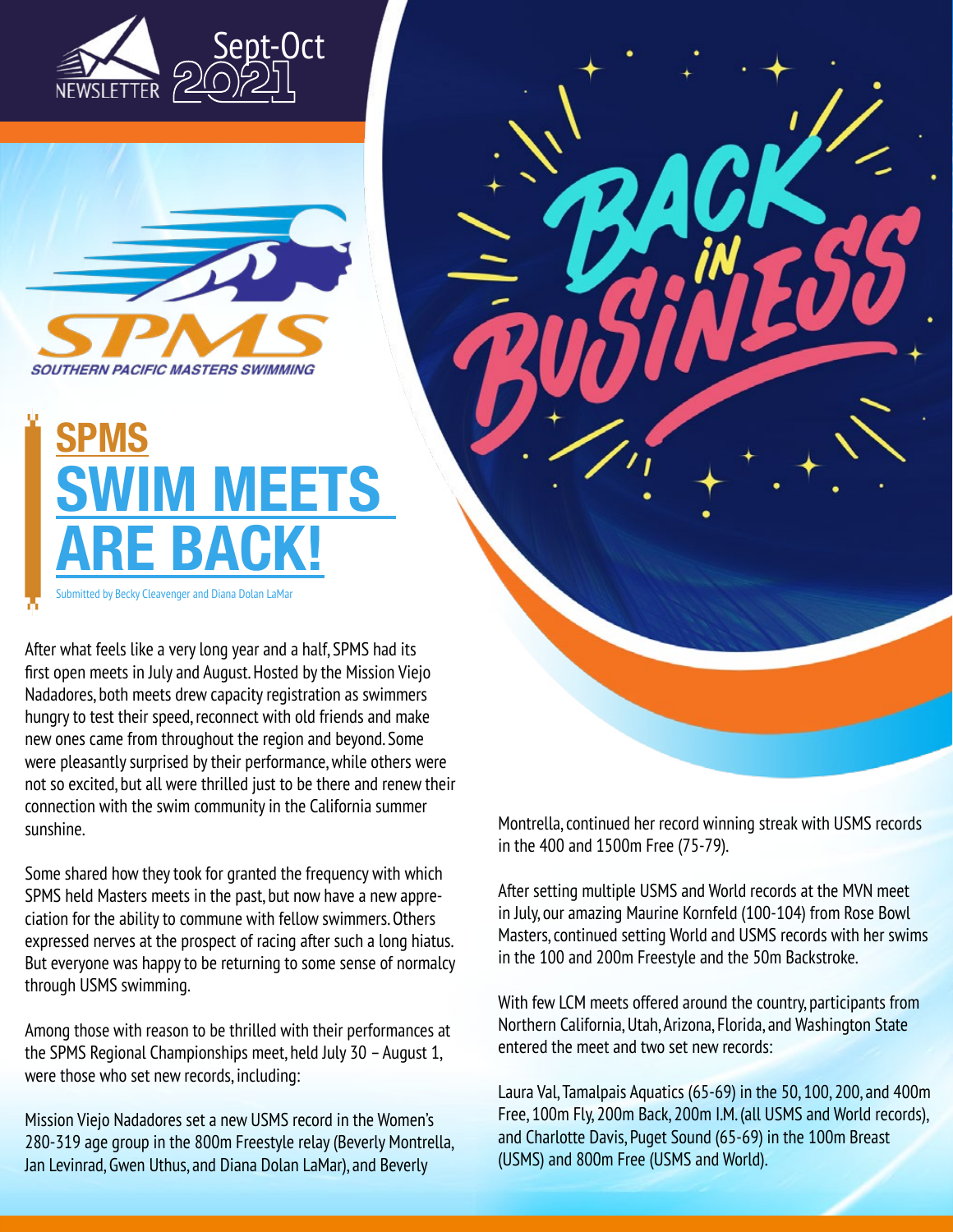Rose Bowl Aquatics and Mission Viejo Nadadores swam for the team title during the first two days of competition to claim the Zone Championship. On day three, MVN was leading by only a few points; however, MVN rallied its swimmers to enter relays and was able to capture the championship title with a score of 2662 to Rose Bowl's 2207.

## **Age group high point team winners were:**

## **Women's high point:**



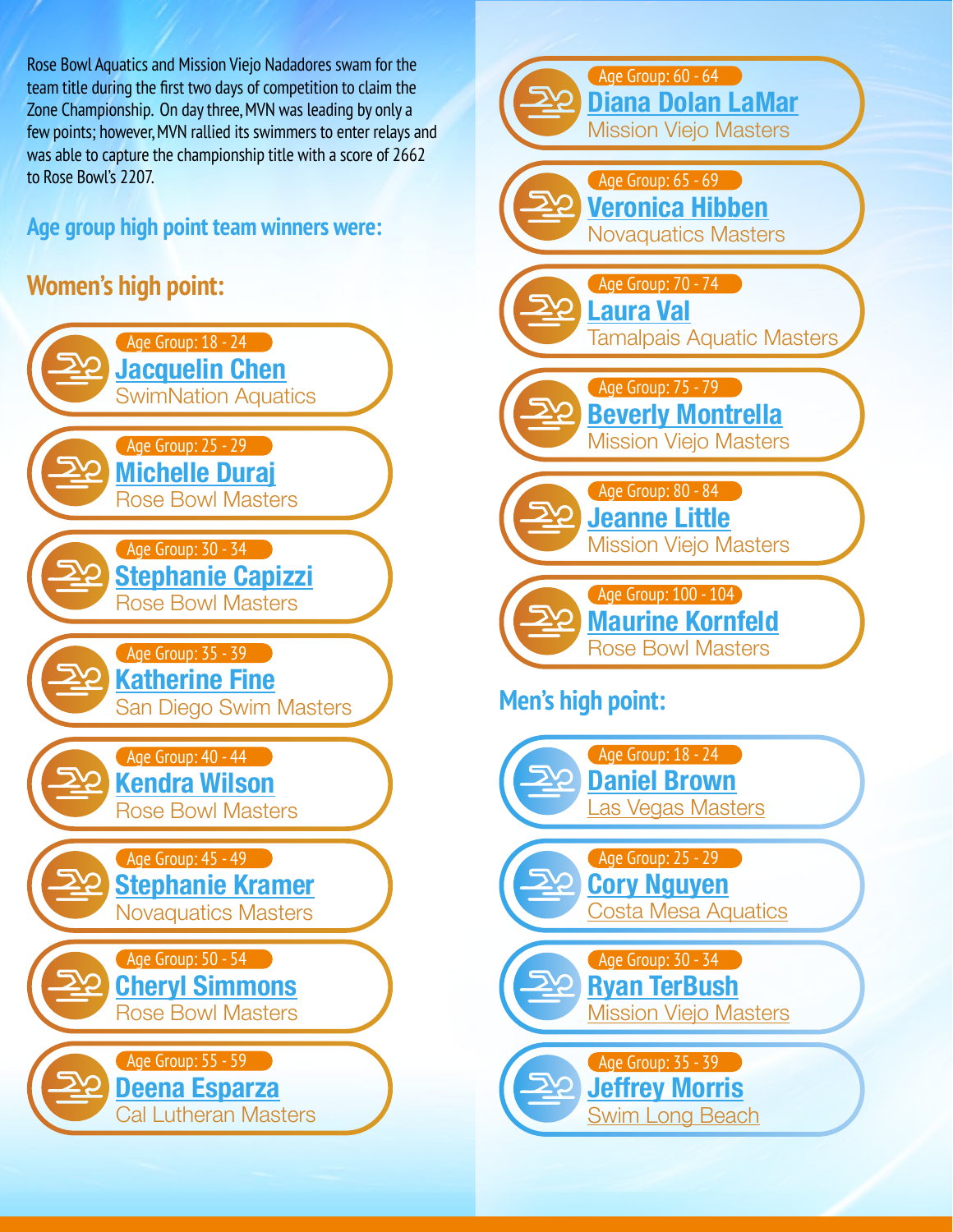

The next SPMS competition on the calendar is an open water swim, the Mission Viejo Mile, scheduled for September 12 at Lake Mission Viejo.





















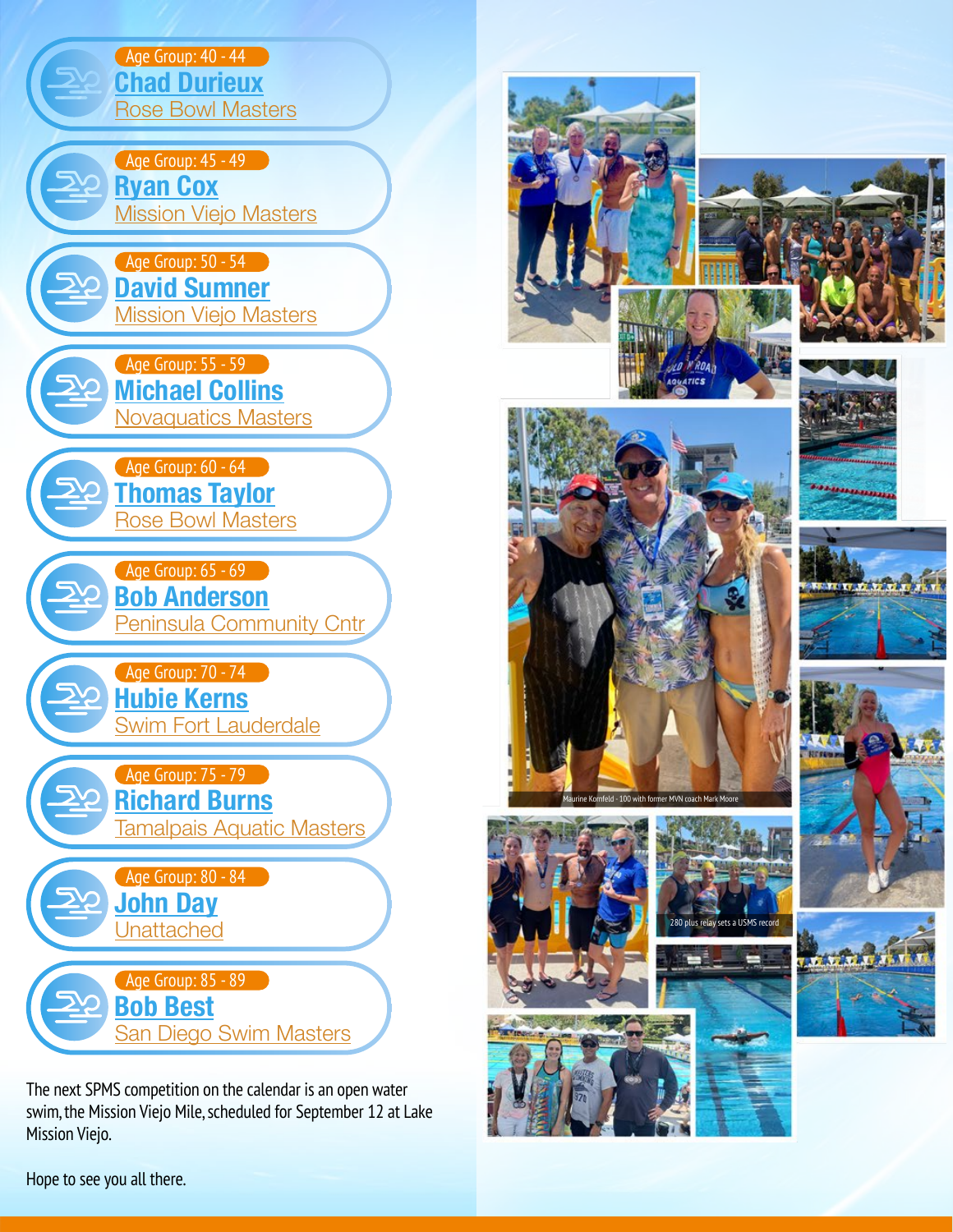

**THE MISSION MILE EN WATER EVENT IS BACK!!!** 

Submitted by Robin Smith | Open Water Chair and member of the USMS Long Distance Committee | [OpenWater@SPMasterSwim.org](mailto:OpenWater%40SPMasterSwim.org?subject=)

Are you ready for the 2021 Mission Mile Open Water Swim? This year's event is dual sanctioned with USMS and USA Swimming and is scheduled for Sunday September 12, 2021 at Lake Mission Viejo (North Beach) 22555 Olympiad Rd, Mission Viejo, CA 92692. The Lake Entrance Fee is \$10 per car.

Race distances include 1-Mile (USMS), 1-Mile (15&O), 800m (11/12 & 13/14), and 400m (10&U). All participants must be current members of USMS or USA Swimming or FINA equivalents. No One-Day Event (OEVT) / single meet membership registration will be offered. No day of race entries will be allowed. Check-in starts at 8:00AM with the 1-Mile Races starting at 9:00AM.

### **Safety Notes:**

Participants should be able to swim a pool mile under 45 minutes. **Heat-retaining swimwear (e.g., wetsuits, neoprene suits). and neoprene swim caps will not be permitted if the water temperature of the lake is above 78°F**

**All COVID-19 safety precautions** and local, city, county, and state mandates at the time of the races will be strictly followed. This includes mandates on masks and gathering sizes for outdoor events. If necessary, the race schedule will be altered to adhere to these mandates.

For more information: **https://www.spmasterswim.org/open-water-schedule/**

If you are training for the Lake Mission Viejo Open Water Swim, here is a logistics practice for you to try in the pool:

#### **Lake Mission Viejo 1-Mile Swim Logistics Practice Set**

- Warm-up choice (10 minutes)
- 2x50 kick (5-10 sec RI) simulates running into the water
- 4x50 swim (10-15 sec RI) practice sighting
- 4x100 swim (15-20 sec RI)
- 2x300 pull (15-20 sec RI) practice sighting
- 4x100 swim (15-20 sec RI)
- 4x50 swim (10-15 sec RI) practice sighting
- 2x50 kick (5-10 sec RI) simulates running to finish line
- Cool-down choice (10 minutes)

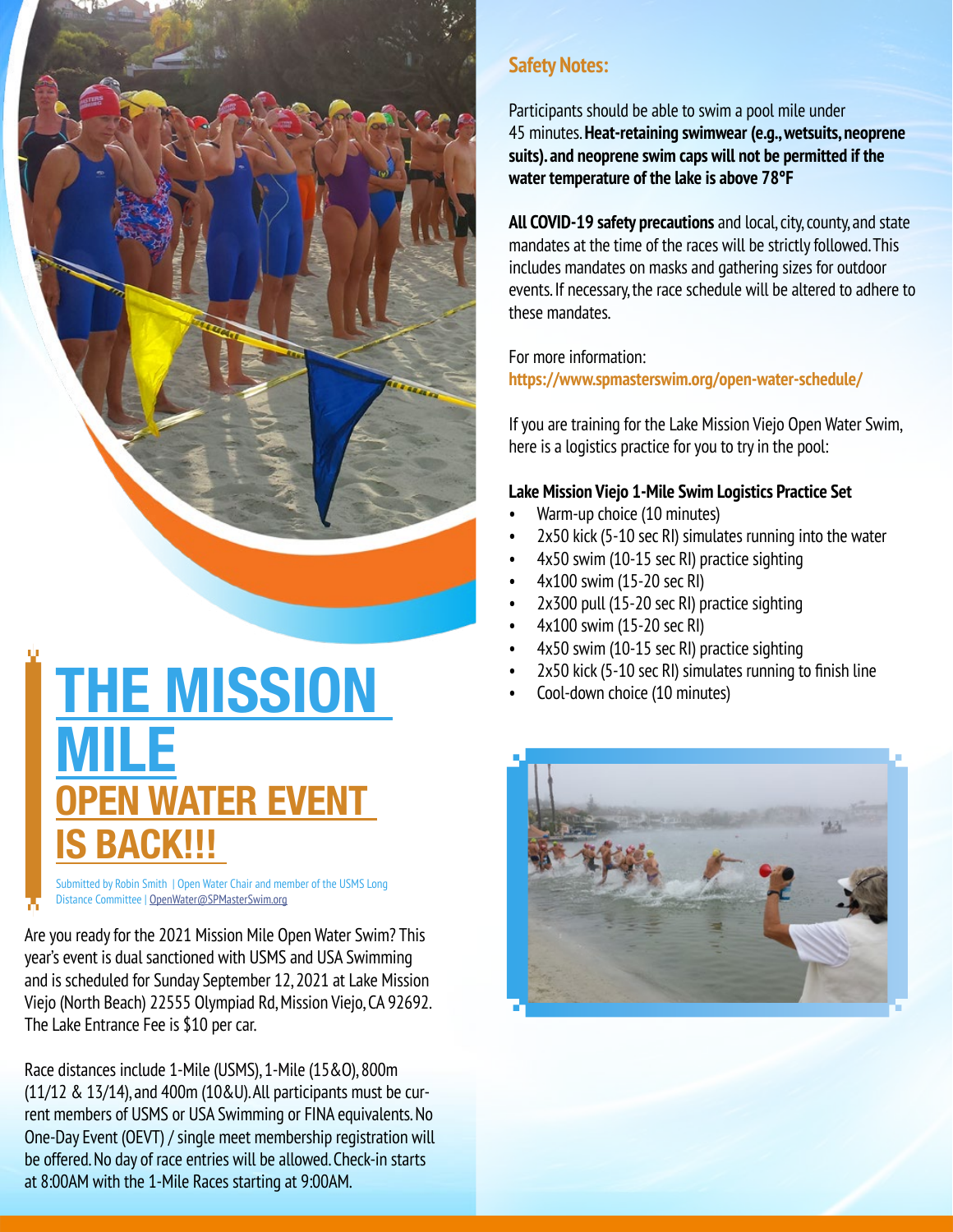# **SPMS MEET UPDATES**

Submitted by Ken Brisbin | Vice Chair | [ViceChair@SPMasterSwim.org](mailto:ViceChair%40SPMasterSwim.org?subject=)

USMS has moved into Phase 3 of how to conduct meets safely. Those established guidelines are here: **<https://www.usms.org/events/covid-19-event-resources>**

The Meet Operations committee is working with some pools in Southern California to ho[s](https://www.spmasterswim.org/meet-schedule/
)t a few more meets this year, more information coming soon.

If you have any questions about running a meet, please email us at **[sanctions@spmasterswim.org](mailto:sanctions%40spmasterswim.org?subject=)** and the committee will help guide you in conducting a safe and successful meet.

# **2021 MISSION MILE SWIM LAKE MISSION VIEJO**

**SUNDAY, SEPTEMBER 12, 2021 HOSTED BY MISSION VIEJO NADADORES**

**This is a Dual-Sanctioned Open Water Event:** Sanctioned by Southern Pacific Masters Swimming LMSC for USMS, Inc. – USMS Sanction Number 331-W001. Sanctioned by Southern California Swimming for USA Swimming – USA-S Sanction Number OW21-XXX

### **DATE: Sunday, September 12, 2021 START TIME: 9:00 AM**

**LOCATION:** Lake Mission Viejo (North Beach) 22555 Olympiad Rd, Mission Viejo, CA 92692. From Interstate 5 Freeway EXIT at Alicia Pkwy. EAST on Alicia Pkwy to Marguerite Pkwy. LEFT on Marguerite Pkwy to Olympiad Rd. RIGHT on Olympiad Rd. North Beach Parking Lot Entrance will be on RIGHT.

**Lake Entrance Fee:** \$10.00 per car

**RACE DISTANCES:** 1 Mile, 800m, 400m

### **RACE DAY TIMELINE:** (Race Start Times are subject to change)

- 8:00 AM Check-in opens on North Beach
- 8:00 AM Warmup begins in designated area
- 8:45 AM Mandatory Safety Meeting for 1 Mile Event
- 9:00 AM 1 mile first wave start (USA), then remaining waves start (USMS) (fast to slow)
- 9:45 AM Mandatory Safety Meeting for 800m Event
- 10:00AM 800m (11-14)
- 10:15AM Mandatory Safety Meeting for 400m Event
- 10:30AM 400m (10 and Under)

**COURSE MAP:** The 1-mile, 800m, and 400m courses will be marked with colored buoys. Swimmers will swim in a clockwise direction on the out-and-back course keeping the center line of buoys on their right.

**STARTS/FINISH:** The event will start on the beach approximately 20 feet from the water's edge. The finish will be on the beach marked with flags through the chute.

**RULES:** The current USMS and USA Swimming open water rules will govern the Event as outlined in Part 3 of the USMS 2021 Rule Book and Part Seven of the USA Swimming Rules and Regulations Handbook. USA Swimming Rules 202.3.2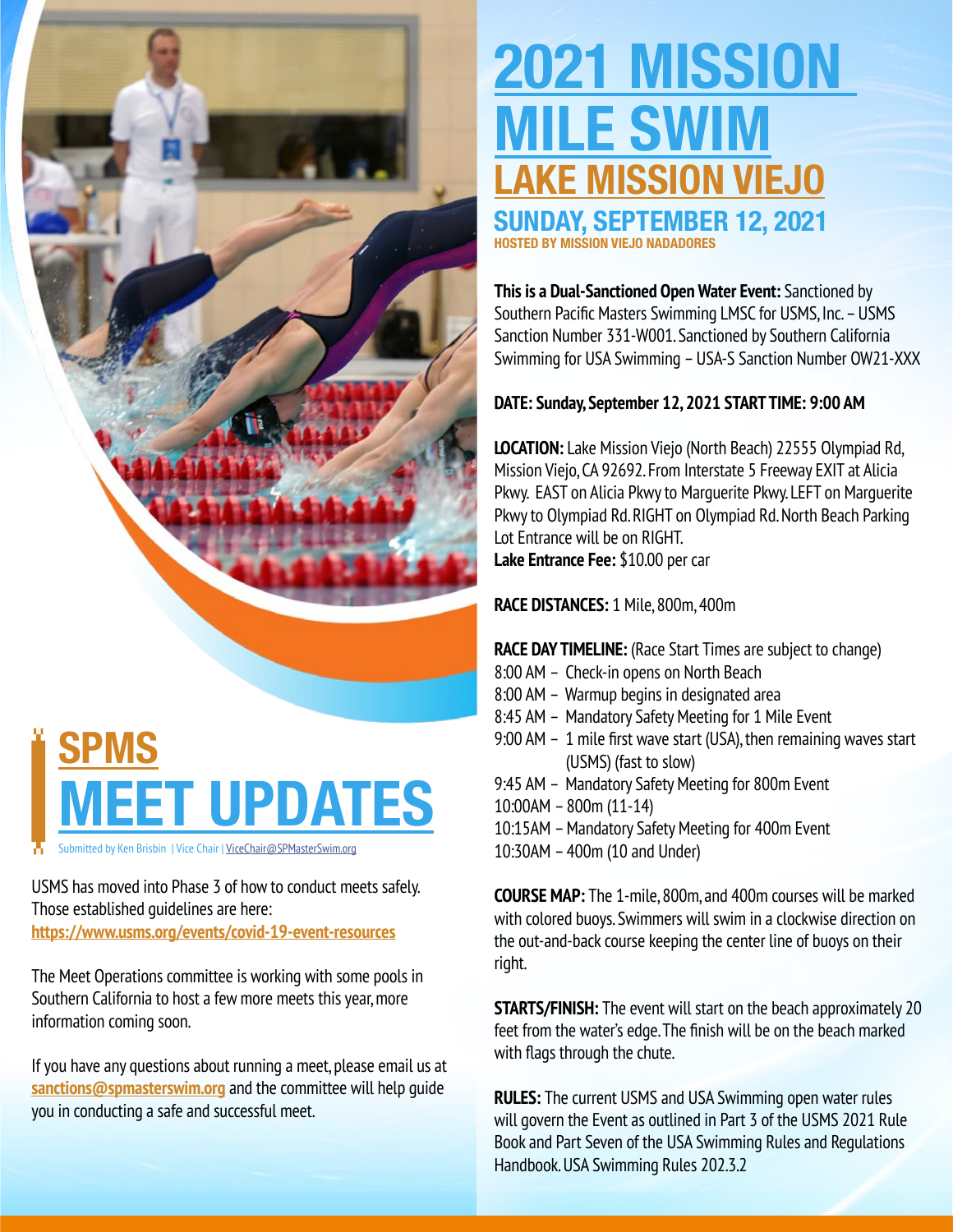At a sanctioned competitive event, USA Swimming athlete members must be under the supervision of a USA Swimming member coach during warm-up, competition, and warm-down. The Meet Director or Meet Referee shall assist the athlete in making arrangements for such supervision. Current USA Swimming Rules, including the Minor Athlete Abuse Prevention Policy ("MAAPP"), will govern this meet.

**ELIGIBILITY:** All swimmers must be registered with USMS for 2021or USA Swimming for 20121 or foreign equivalents. **You must submit a copy of your 2021 USMS card or USA Swimming card or foreign equivalent at check-in.** Age for USMS participants is age as of December 31st, 2021, except for 18-year-olds, who must be 18 on the day that they swim. Age for USA Swimming participants is age as of September 12th, 2021.

**Note: One Day USMS Event (OEVT) registration membership and Single Meet USA Swimming membership will NOT be available.**

#### **Time Standards USA-S Participants:**

| <b>Distance</b> | Age          | <b>Boys</b>                           | <b>Girls</b>             |
|-----------------|--------------|---------------------------------------|--------------------------|
| 1 mile          | 15yrs & Over | 18:59.09 (1500m A min.)               | 20:20.49 (1500m, A min.) |
| 800yd           | 13 to 14yrs  | 10:22.19 (800m A min.)                | 10:47.00 (800m A min.)   |
| 800yd           | 11-12yrs     | 11:18.59 (800m A min.)                | 11:29.29 (800m A min.)   |
| 400yd           |              | 10yrs & Under   5:59.49 (400m A min.) | 6:05.39 (400m A min.)    |

**SAFETY/TIME LIMITS:** For safety reasons, participants should be adequately trained for competition. Previous experience is required, and participants should be able to swim a pool mile under 45 minutes. **Swimmers not completing the one mile race course in the required time of 45 minutes will be removed from the course.** Swimmers not completing the 800m or 400m courses in the required time of 30 minutes will be removed from the course.

A Safety Plan and General Safety and Thermal Plan for Warm/ Cold Water Swims is on file. **Heat-retaining swimwear (e.g., wetsuits, neoprene suits) and neoprene swim caps will not be permitted if the water temperature of the lake is above 78°F**

**CONDITIONS:** Since the safety of swimmers is of prime concern, the swimming event may be delayed or canceled due to bad weather. The Event Director and Lake Lifeguards will make this decision. **There will be no refunds.** 

**SWIMWEAR:** No fins, buoys, or other devices will be allowed. Swimwear shall be made from textile materials and not contain clasps or zippers. For both men and women, the swimsuit shall not cover the neck and shall not extend past the shoulder nor below the ankles. Wetsuits are permitted in the USMS Wetsuit Division, if water temperature allows, and will be scored separately. For USA-S participants, only swimsuits complying with FINA Open Water swimsuit specifications may be worn in any USA Swimming sanctioned or approved open water competition

#### **ENTRY FEES:**

- One Mile \$50.00 for if received before midnight (Pacific Time) on Sunday, September 5, 2021
- 800yd/400yd \$25.00 if received before midnight (Pacific Time on Sunday, September 5, 2021
- Fee includes refreshments, cap, and awards
- One-Event (OEVT) USMS registration membership will NOT be available. Single Meet USA Swimming membership will NOT be available.
- No Day-of-Race entries will be allowed.
- Mail-In Entries You must submit a copy of your 2021 USMS card, 2021 USA-Swimming card or foreign equivalent
- Incomplete entries will not be processed.
- ONLINE ENTRIES ARE PAID BY CREDIT CARD TO **[CLUBASSISTANT.COM](http://CLUBASSISTANT.COM)** EVENTS.

#### **AWARDS:**

USMS Division – Ribbons will be awarded to the top 6 Men and Women in each age group: 18-24, 25-29, 30-34, 35-39, 40, 44, 45-49, 50-54, 55-59, 60-64, 65-69, 70-74, 75-79, 80-84, (additional 5-year age groups as needed), and to the top 3 Men and Women in the Wetsuit Division.

**USA-S Division** –Ribbons will be awarded to the top 6 Boys and Girls in each age group division. Awards will be presented as soon as possible after the last swimmer has finished.

#### **RESULTS:** Results will be posted at

**<https://www.spmasterswim.org/open-water-results/>** and **[USMS.org](http://USMS.org)**

**RECORDING DEVICES:** Use of audio or visual recording devices, including a cell phone, is not permitted in changing areas, rest rooms, or locker rooms.

**DRONES:** Operation of a drone, or any other flying apparatus, is prohibited over the venue (beach, lake, athlete/coach areas, spectator areas, and open ceiling locker rooms) any time athletes, coaches, officials, and / or spectators are present.

It is understood and agreed that USA Swimming shall be free from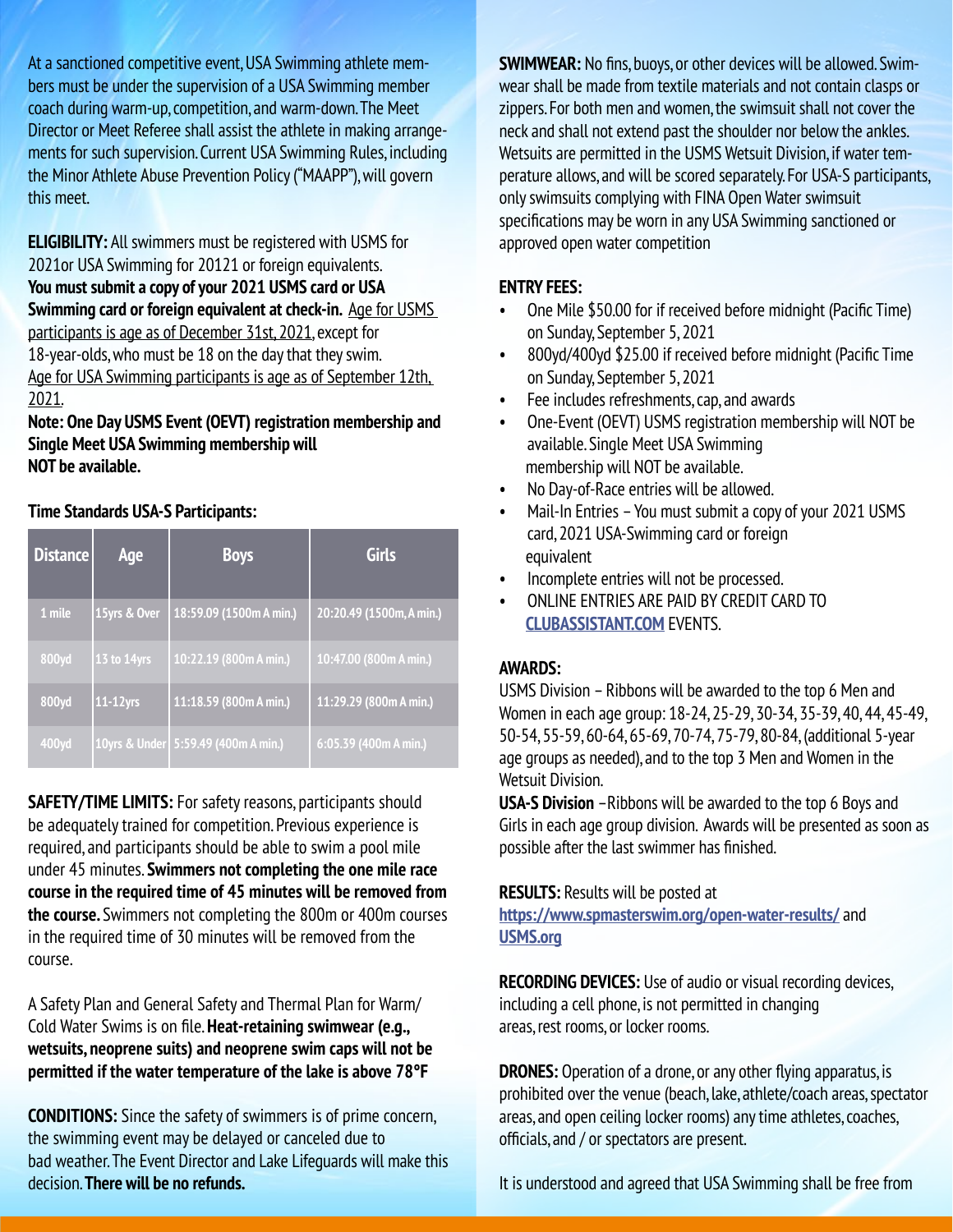any liabilities or claims for damages arising by reason of injuries to anyone during the conduct of the event.

For more information, please contact Mark Moore via email at **[mvnswimcoach@gmail.com](mailto:mvnswimcoach%40gmail.com?subject=)** or via phone at 949-233-6521. More event information and on-line registration available at **<https://www.spmasterswim.org/open-water-schedule/>**

#### **COVID-19 SAFETY PRECAUTIONS:**

#### **Local Protocols & Requirements**

All local, city, county, and state mandates at the time of the races will be strictly followed. This includes mandates on masks and gathering sizes for outdoor events. If necessary, we will adjust the race schedule to adhere to these mandates.

#### **Race Protocols**

Athlete areas to be marked off for bag storage.

Race meetings will be held in designated area with appropriate room to social distance.

Athletes are encouraged to arrive at the Lake wearing their racing suits.

#### **Event Specific Protocols**

Meetings, check-in times, and other in-person gatherings will be staggered to avoid overcrowding. Athletes will be numbered using markers. The event personnel doing the marking will wear a masks and face shield. Markers, hands and other exposed items will be sanitized between athletes. Athletes must wear a mask for the numbering process.

Spectators must maintain social distancing. **Spectators are asked to only be on site for their athlete(s) races.**

#### **Event Conduct Statement**

In applying for this sanctioned event, the Host, Mission Viejo Nadadores, agrees to comply and to enforce all health and safety mandates and guidelines of USA Swimming and Southern California Swimming, Lake Mission Viejo and their partners, the State of California, and the City of Mission Viejo.

#### **Assumption of Risk**

All athletes, coaches, parents, volunteers, and officials will sign the Waiver of Liability Relating to Coronavirus/COVID-19. The waiver is included in this Meet Form.

#### **USA Swimming Acknowledgement of Risk**

An inherent risk of exposure to COVID-19 exists in any public place where people are present. COVID-19 is an extremely contagious disease that can lead to severe illness and death. According to the Centers for Disease Control and Prevention, senior citizens and individuals with underlying medical conditions are especially

vulnerable. USA Swimming, Inc., cannot prevent you (or your child(ren)) from becoming exposed to, contracting, or spreading COVID-19 while participating in USA Swimming sanctioned events. It is not possible to prevent against the presence of the disease. Therefore, if you choose to participate in a USA Swimming sanctioned event, you may be exposing yourself to and/or increasing your risk of contracting or spreading COVID-19.

BY ATTENDING OR PARTICIPATING IN THIS COMPETITION, YOU VOLUNTARILY ASSUME ALL RISKS ASSOCIATED WITH EXPOSURE TO COVID-19 AND FOREVER RELEASE AND HOLD HARMLESS USA SWIMMING, SOUTHERN, CALIFORNIA SWIMMING, LAKE MISSION VIEO, AND THEIR PARTNERS, AND EACH OF THEIR OFFICERS, DIRECTORS, AGENTS, EMPLOYEES OR OTHER REPRESENTATIVES FROM ANY LIABILITY OR CLAIMS INCLUDING FOR PERSONAL INJURIES, DEATH, DISEASE OR PROPERTY LOSSES, OR ANY OTHER LOSS, INCLUDING BUT NOT LIMITED TO CLAIMS OF NEGLIGENCE AND GIVE UP ANY CLAIMS YOU MAY HAVE TO SEEK DAMAGES, WHETHER KNOWN OR UNKNOWN, FORESEEN OR UNFORESEEN, IN CONNECTION WITH EXPOSURE, INFECTION, AND/OR SPREAD OF COVID-19 RELATED TO PARTICIPATION IN THIS COMPETITION.

# **STANDING AS ONE, SWIMMING TOGETHER**

If you, your team, or LMSC have done something noteworthy for diversity and inclusion, we want to hear from you!

#### Diversity@USMastersSwimming.org

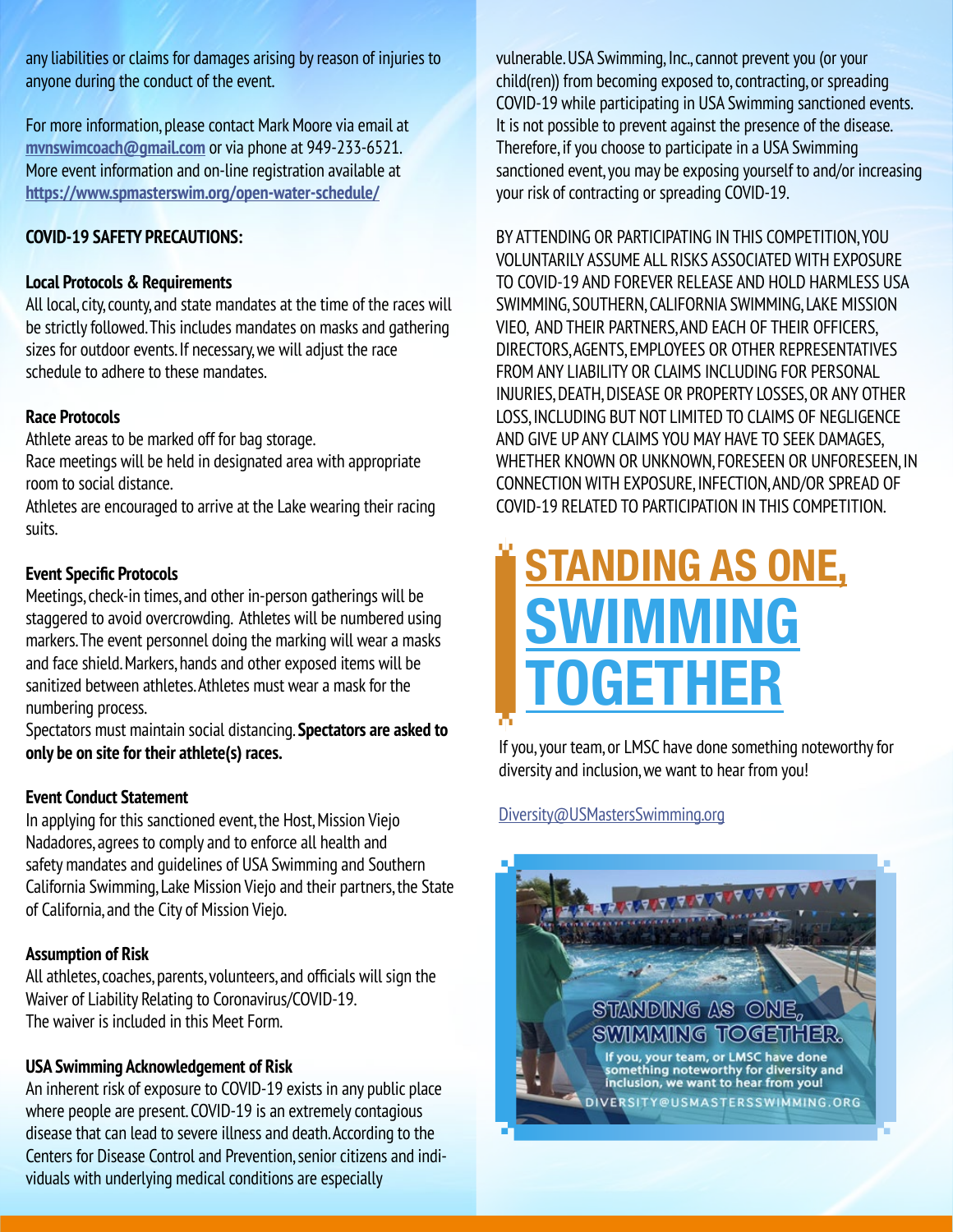## **2021 MISSION VIEJO NADADORES MASTERS SHORT COURSE METERS MEET**

### **SUNDAY, OCTOBER 3, 2021**

**SANCTIONED BY SOUTHERN PACIFIC MASTERS SWIMMING FOR USMS, INC.**

**Facility:** Mission Viejo Pool is an outdoor, 25-meter competition pool at the Marguerite Aquatic Center, 27474 Casa Del Sol, Mission Viejo. The length of the competition course without a bulkhead complies and on file with USMS in accordance with articles 105.1.7 and 107.2.1 There will be warm-up lanes available throughout the meet.

**Directions & Parking:** From the north or south, take the I-5 Freeway to the Alicia Parkway exit in Mission Viejo. Go east (away from the ocean) to Trabuco Road. Turn right on Trabuco to Marguerite Parkway. Go left on Marguerite to Casa Del Sol, turn right onto Casa Del Sol, and turn into the driveway for pool parking.

**Timing System:** The primary timing system will be automatic timing. Times may be submitted for USMS records and USMS Top 10 consideration.

**Rules:** USMS rules will govern. Current SPMS meet procedures will be enforced and take precedence over any errors or omissions on this entry form. Age on December 31, 2021, determines age group for the meet. You must be at least 18 to compete.

**Entries:** \$35.00 per swimmer flat fee. Online entries close at midnight pacific time on Wednesday, September 29, 2021. Late entries will be allowed for a total of \$40.00. through Friday, October 1 at midnight. Swimmers are limited to entering a total of 5 individual events. The fifth event may be dropped depending on timeline.The meet will end at 3:30pm. Please make sure to indicate your fifth event. All swimmers must complete the USMS liability Waiver prior to competition.

**Seeding:** All events will be seeded slowest to fastest, by entered time, ages and sexes combined. Check-in is not required to be seeded, except swimmers must check in to swim the 400 M. Freestyle and the 400 M. Individual Medley.

**Relays:** All relays will be deck entered on SPMS relay forms available at the meet. Relays are free.

For each relay swimmer who is not entered in individual events, a fee of \$20.00 and a signed liability release must be submitted with the relay entry. Relay names, ages, and order of swimming must be declared to the head lane timer prior to start of the heat.

**Awards:** Individual: MVN ribbons for places 1 to 3. Relay: MVN ribbons for first place.

**Snack Bar:** No snacks, and or food will be available for purchase.

#### **Meet Questions:** Meet Director, Mark Moore (949) 233-6521;

[mvnswimcoacg@gmail.com](mailto:mvnswimcoacg%40gmail.com?subject=)

**Admin:** Judi Divan [divanj@cox.net](mailto:divanj%40cox.net?subject=) **Meet Referee:** Paul Szuskiewicz, [pszsz@hotmail.com](mailto:pszsz%40hotmail.com?subject=)

#### **Warm-ups start at 7:00 AM Meet starts at 8:00 AM Meet will end no later than 3:30 PM**

| 1. Mixed 400 M Freestyle                                     | 10. Mixed 200 M Medley Relay<br>(Men, Women, Mixed) |
|--------------------------------------------------------------|-----------------------------------------------------|
| 2. Mixed 50 M Butterfly                                      | 11. Mixed 50 M Breaststroke                         |
| <b>3. Mixed 100 M Backstroke</b>                             | 12. Mixed 100 M Ind. Medley                         |
| 4. Mixed 200 M Breaststroke                                  | 13. Mixed 200 M Freestyle                           |
| 5. Mixed 50 M Freestyle                                      | 14. Mixed 50 M Backstroke                           |
| 6. Mixed 100 M Butterfly                                     | 15. Mixed 100 M Breaststroke                        |
| 7. Mixed 200 M Backstroke                                    | 16. Mixed 200 M Butterfly                           |
| 8. Mixed 200 M Freestyle<br><b>Relay (Men, Women, Mixed)</b> | 17. Mixed 100 M Freestyle                           |
| 9. Mixed 200 M Ind. Medley                                   | 18. Mixed 400 M Ind. Medley                         |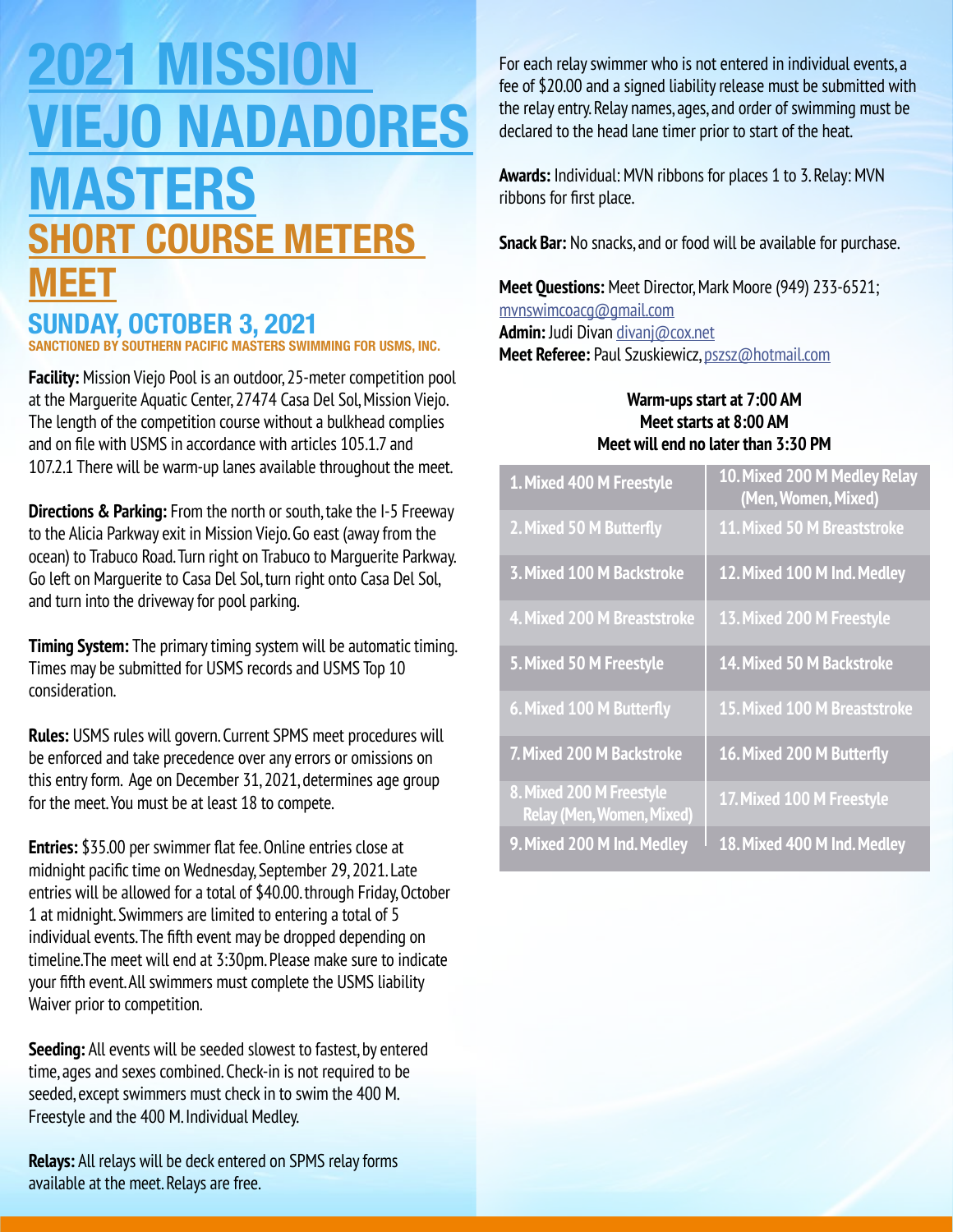

Email us if you just want to share ideas during this stressful time of COVID-19 or if we can help you in any way.

Marketing@SPMasterSwim.org

## **UPCOMING SPMS EVENTS**

| SEP 12 - Sunday<br>2021 Mission Mile at Lake Mission Viejo       |  |
|------------------------------------------------------------------|--|
| Sep 16 - Thursday<br><b>SPMS Committee Conference Call 7:30P</b> |  |
| Oct 3 - Sunday<br><b>SCM Meet at Mission Viejo</b>               |  |
| Oct 21 - Thursday<br><b>SPMS Committee Conference Call 7:30P</b> |  |

**WE WANT TO HELP COACHES & CLUBS**

Submitted by Anita Cole | [Marketing@SPMasterSwim.org](mailto:Marketing%40SPMasterSwim.org?subject=)

The SPMS Marketing and Club Development Committee is comprised of Anita Cole, Kenny Brisbin, Megan Johnston and Karin Perissinotto. We are available to help coaches; we want to help clubs grow their membership.

Please reach out to us if your Masters Club needs assistance in setting up club social media platforms or if your club could use marketing materials. We have free brochures, stickers, decals, caps, and keychains. These items make excellent goodie bags for new members. Brochures should be left at the pool offices to promote Masters Swimming.